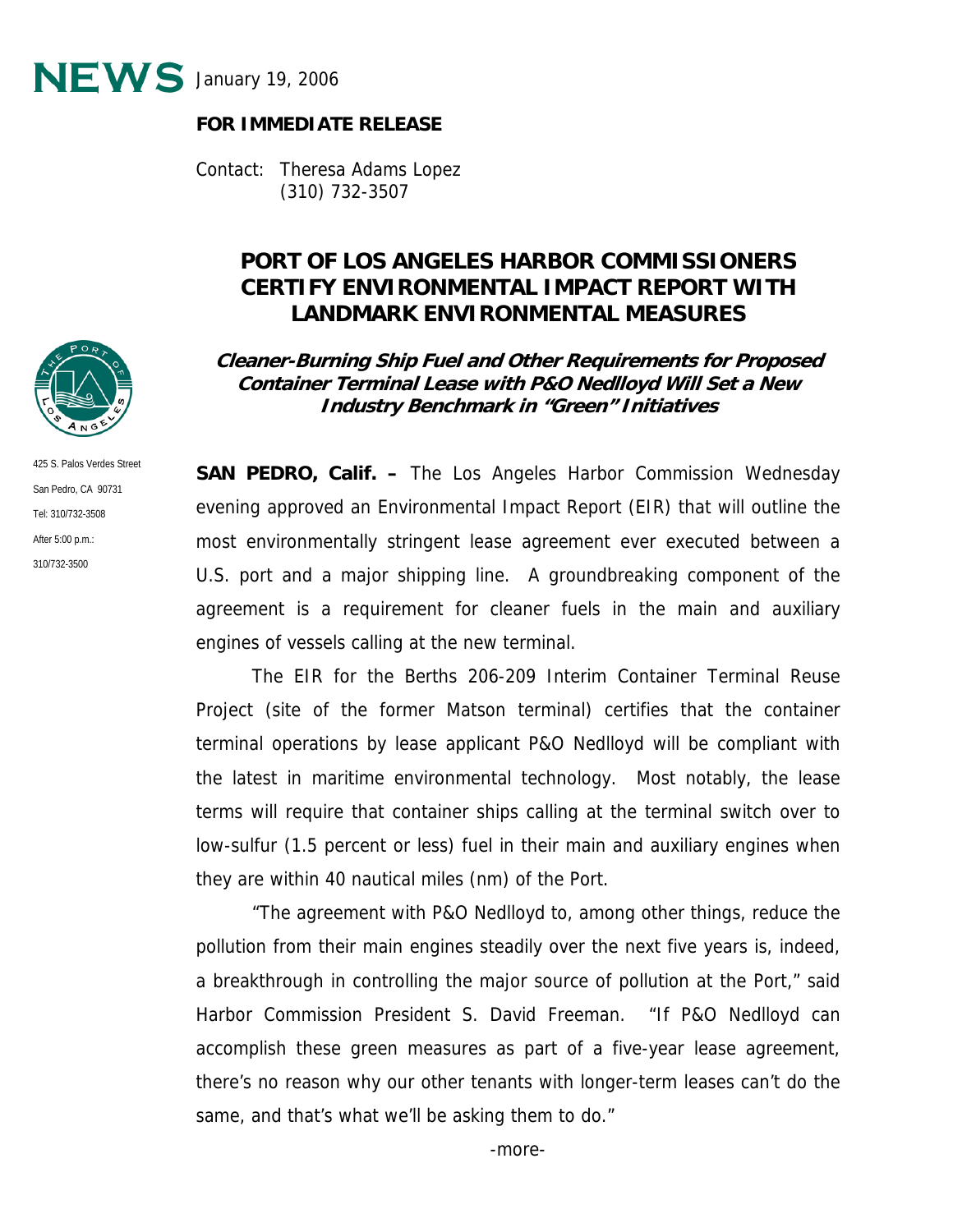## **Port of Los Angeles Moves Forward with Green Container Terminal 2-2-2**

"The approval of this Environmental Impact Report by the Harbor Commission is the culmination of a great deal of hard work by all involved and we are pleased to see this important step in the process come to fruition," said Mike White, President P&O Nedlloyd.

#### **Other Green Measures**

P&O Nedlloyd ships calling at the terminal also will be required to utilize AMP (Alternative Maritime Power) or "cold-ironing" shore-to-ship electrical connections while at berth. The AMP requirements will need to be used by 30 percent of the ships calling at the terminal by the completion of the second year of the lease, and the AMP requirement will increase to 70 percent compliance by the end of the third year. All other non-AMP-powered ships will utilize low sulfur fuel at berth.

To further limit the discharge of polluting emissions that impact the quality of air in the Southern California basin, ships calling at the terminal also will be required to observe the Port's Voluntary Speed Reduction Program (VSRP) but do so at the 40 nm boundary of the Port (instead of the program's customary 20 nm boundary).

Greener ground operations are also required. The final EIR calls for the purchase of Liquefied Natural Gas (LNG) or other alternative fuel-powered yard tractors, coupled with the use of emulsified fuel and Diesel Oxidation Catalysts (DOCs) on all older yard tractors and other yard equipment, where feasible.

The final EIR also provides for an Environmental Management Policy, which the Port implemented in 2004; maximizing the use of on-dock and near-dock rail for longdistance cargo; replacing compounds in refrigerated containers with non-ozonedepleting compounds; and instituting housekeeping/maintenance procedures that limit water use in order to minimize potential discharge to storm drains and harbor waters.

The leasing terms being negotiated in conjunction with the final EIR and draft lease agreement between P&O Nedlloyd and the Port of Los Angeles are expected to be brought to the Harbor Commission for approval during its meeting on Wednesday, February 15, 6 p.m., at Banning's Landing Community Center in Wilmington.